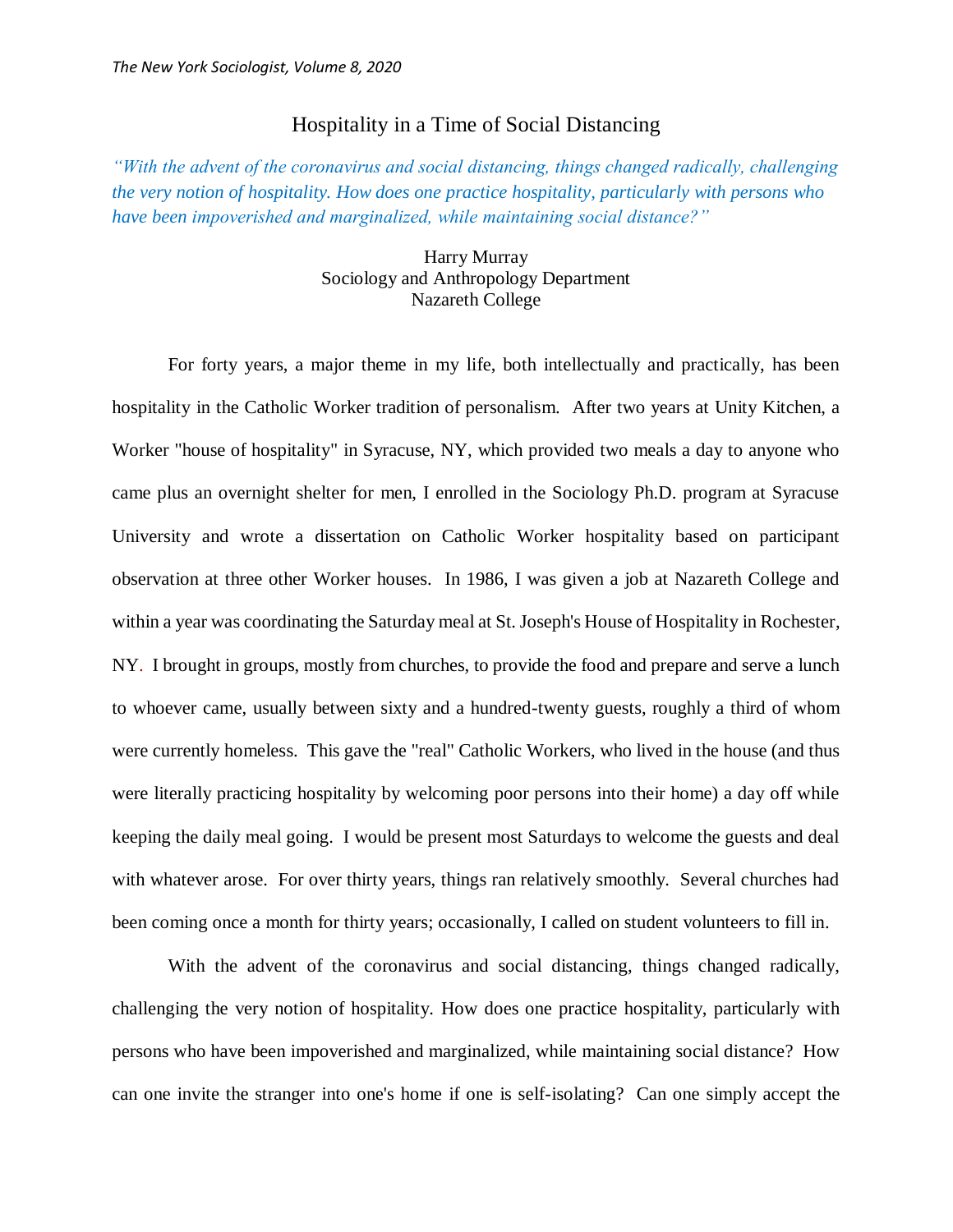## *The New York Sociologist, Volume 8, 2020*

bromide "I'm keeping my distance and wearing a mask out of concern for you" as justification for refusing hospitality in the face of need? If we are social distancing, are we doing it to protect others or to protect ourselves, or some combination of the two? Giorgio Agamben in March, 2020 noted that one of the great dangers of the pandemic is that we come to see other persons "only as potential contaminators to be avoided at all costs." This is a particular danger with respect to homeless persons, who have been regarded as sources of contamination for centuries and who have been largely ignored in governmental responses to the pandemic—ignored in the White House's incoherent response and at times actively repressed by state and local governments, particularly when police have broken up homeless encampments against CDC recommendations.

Perhaps the most iconic example of hospitality during the pandemic has been Rahul Dubey, who opened his door to some sixty Black Lives Matter demonstrators who were being attacked and pepper-sprayed on his street by DC police. Interviewed by a reporter the next morning, as the demonstrators were leaving his home, he stated: "We had to keep the door open and just kept grabbing people and pulling them in. . . . It's a storm and you would have let anyone into your home. I know it." Another example is the medical student who continued to work with me on Saturdays, stopping only when she volunteered to work with COVID-19 patients as her hospital appeared on the verge of becoming overwhelmed, and returning to St. Joes once the number of infected patients decreased and her services were no longer needed at the hospital (after a two week self-isolation). I could name a number of others. Sociologically, the important point is that it is these exceptions, these outliers, rather than "mean behaviors" that provide the key to human possibilities. My own experiences were much more mundane, but perhaps instructive.

The first major change at St. Joes came just before the second Saturday of March, when a volunteer group comprised mainly of elderly men that had been coming for decades cancelled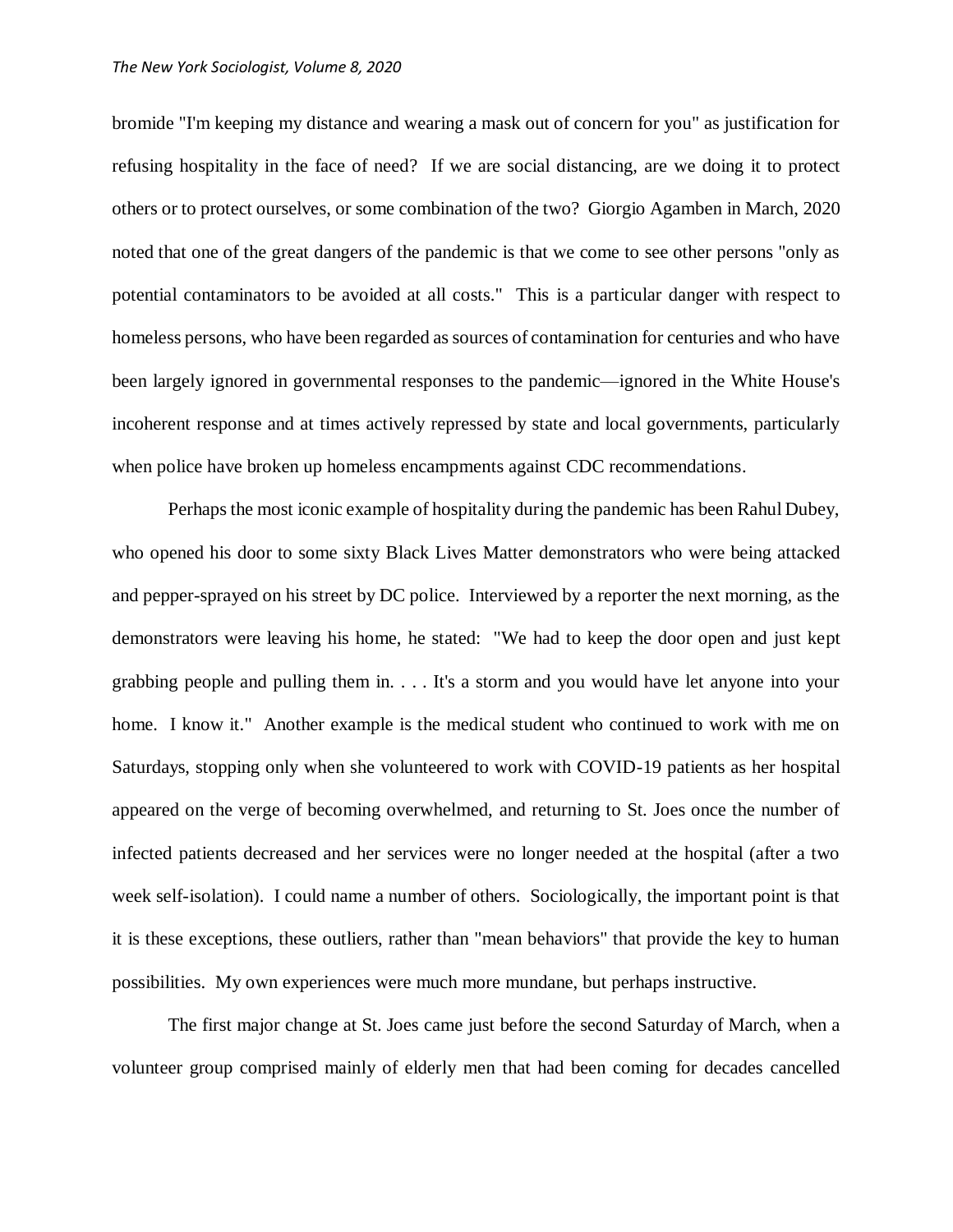because of the pandemic. I recruited my wife and a couple of friends plus one member of the original group; we made spaghetti and served the meal in the dining room as usual. Within days, the Worker community had decided to give out bag lunches and not allow any guests inside. Several of my volunteer groups continued to bring in meals—some doing bag lunches; others coming in and preparing hot meals to go.

The next Saturday, we began giving out lunches at the door and not allowing anyone into the building. About fifty people came, a number of whom expressed gratitude that I was still there (since, at the age of sixty-eight, I am designated "high risk"). Because St. Joes is a Catholic Worker rather than a bureaucratic shelter, there were a number of exceptions to this new "no entry" approach to hospitality. Hospitality begins at the door with the decision as to who is permitted entry.

The House was still doing our "winter shelter," in which ten men slept on mats on the first floor. The shelter was scheduled to run through mid-April, but the Workers had been trying to get the men placed elsewhere. There were still four or five men in shelter, and the Workers had decided that they could stay inside throughout the Saturday meal since almost every place else was closed up due to the pandemic. By the middle of April, the County had agreed to place most homeless people, including our shelter guests, in hotel rooms. This approach, up to now, has been beneficial both for the persons themselves and for the public health of Monroe County as a whole.

I negotiated with the house director to allow Jane (a pseudonym), a woman in her sixties who has been sleeping on the streets for twenty years, to come in to take a shower and wash her clothes on Saturdays. She has had a relationship with the house—and with me—for all of those years, relying on the house as a place to get cleaned up. She is a white woman, and my decision to allow her in immediately raised the issue of racism. Some of the men in the shelter, who were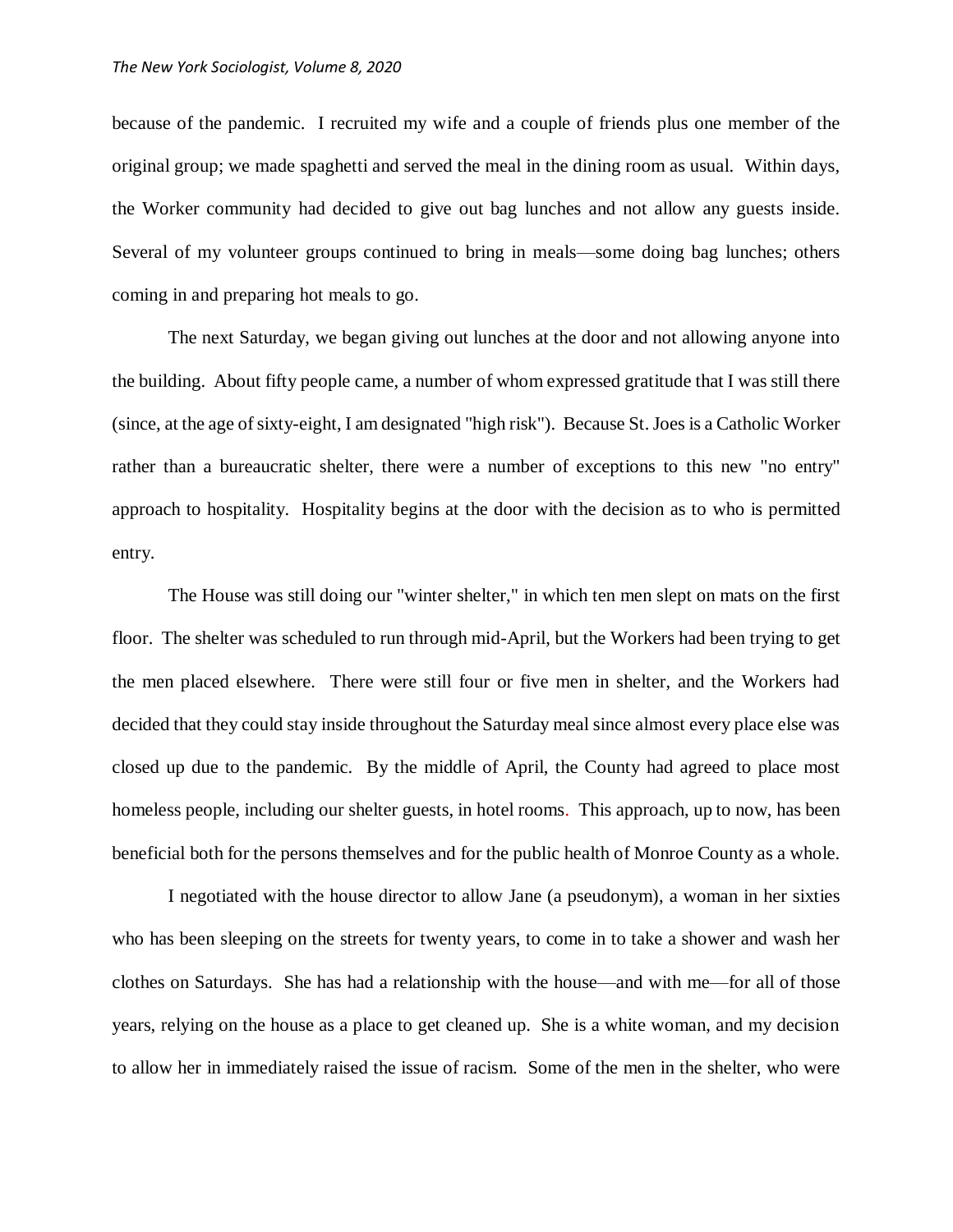mostly Black or Latino, complained that I was giving her special privileges because she was white. These complaints came out of a context in which people had been complaining for years that she took too much time in the shower and interfered with other people's laundry. Over the years, I had broken up numerous arguments over laundry, often involving Jane.

Issues of race have permeated the house's history. Founded in 1941 by a group of young white Catholics, the house was open to guests of all races. By the time I arrived at St. Joes in 1981, the majority of guests were black. However, it wasn't until the late 1980s that a black person became a member of the community board. Over the past decade in particular, black volunteers have charged that many decisions, including who should be banned from the house, have been racist. For the last several years, the house director and the chair of the board have been black. Issues of white privilege and white supremacy continue in the daily work of hospitality.

The Catholic Worker approach to personalist hospitality, derived in part from the European philosophers Emmanuel Mounier, Martin Buber, and Nicolai Berdiaev, contrasts sharply as an ideal type from a bureaucratic approach. In personalism, one tries to respond to the whole person, in an I-Thou relationship (to use Buber's term, also used by the sociologist Alfred Schutz). One attempts to take the person's whole situation into account and respond in a way akin to the ethic of caring elaborated by Carol Gilligan and Joan Tronto. The approach, I think, also parallels Michelle Alexander's argument that, in contrast to a "color blind" approach, one should see all aspects of a person, including color, and still care about the person. It involves listening to a person's story; sometimes, it involves "knowing" that story because of a relationship which has endured for years or decades.

In contrast, the bureaucratic approach, particularly "street level bureaucracy" as delineated by Michael Lipsky, entails classifying persons into "appropriate" pre-determined categories based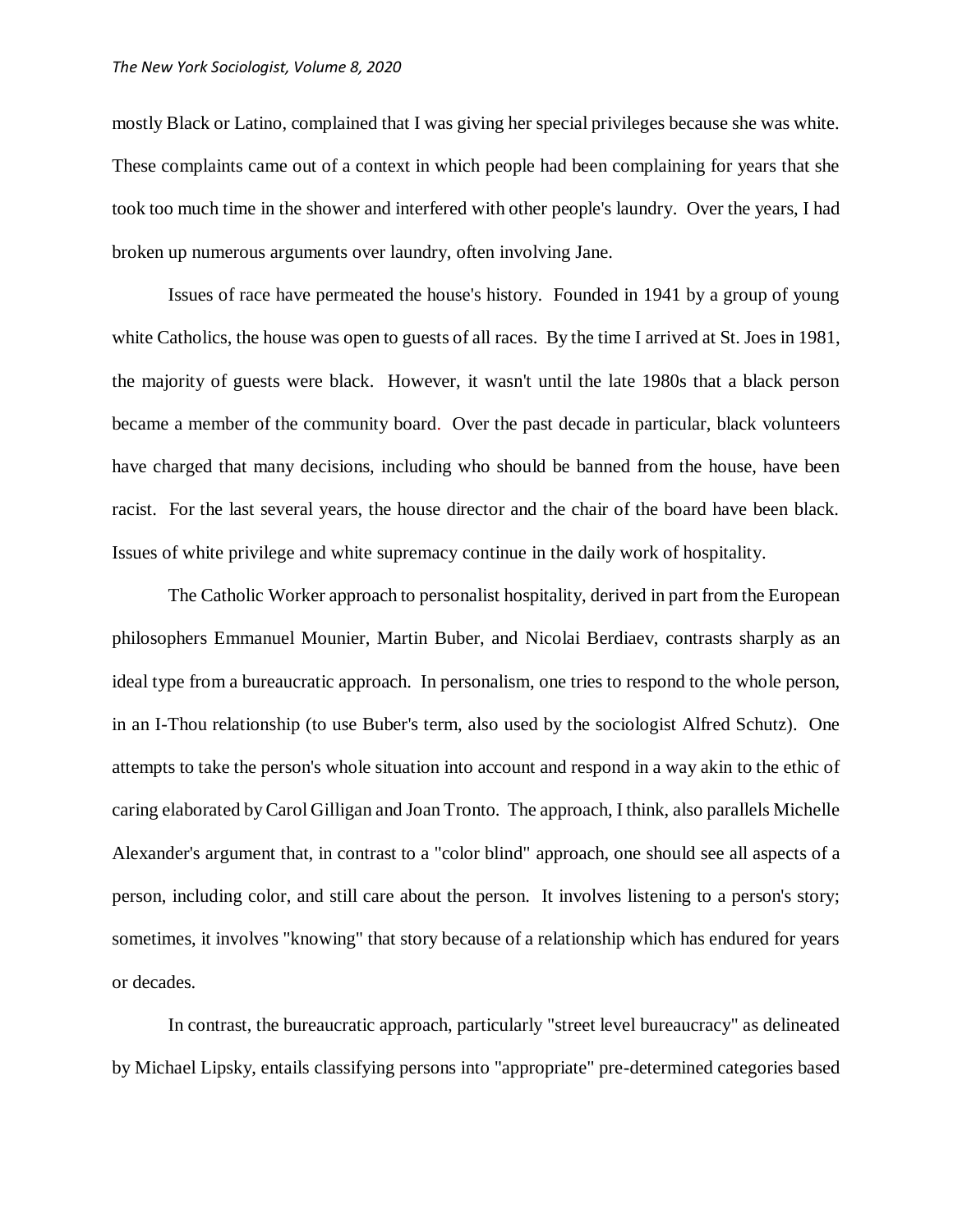on specific attributes in order to provide the "correct" services or treatment. I have criticized this approach elsewhere (1990, 2016). However, with respect to racism, the bureaucratic approach has a key advantage over personalism due to its formal rules. In bureaucracy, if I, as a white person, have ignored race, placed the person in the "appropriate" categories, and provided the "correct" services, then I can claim, even to myself, that I have not discriminated, that I have been "objective." (Again, a critique of this kind of claim is beyond the scope of this essay; one can just note that the procedures themselves often entail systemic racism, sexism, etc.). With personalism, one can never argue that one has "followed the rule" because there are no hard and fast rules. One chooses to act in response to a person's story, a story which inevitably includes race, gender, sexuality, age, and so many other aspects.

Am I a white supremacist because I allowed Jane "special privileges"? Did I choose to act in a caring ethic, taking the whole situation into account? Did it matter that she was the only person with this particular long term relationship to the house? After much soul searching, I have no ready answers. Perhaps to be hospitable is to live in that tension, refusing to submit to a set of "objective" rules, in favor of the messiness of trying to respond to others in a personal way. One can never claim that one has done "the right thing." Hospitality is, as Derrida has said, an aporia. And yet, in the face of the federal government's utterly inadequate handling of the pandemic and vicious response to the BLM demonstrators, do we have any alternative but that twin program which Dorothy Day, founder of the Catholic Worker movement, laid out in 1933: hospitality and resistance?

## References

Murray, Harry. 1990. *Do Not Neglect Hospitality: The Catholic Worker and the Homeless*, Philadelphia: Temple University Press.